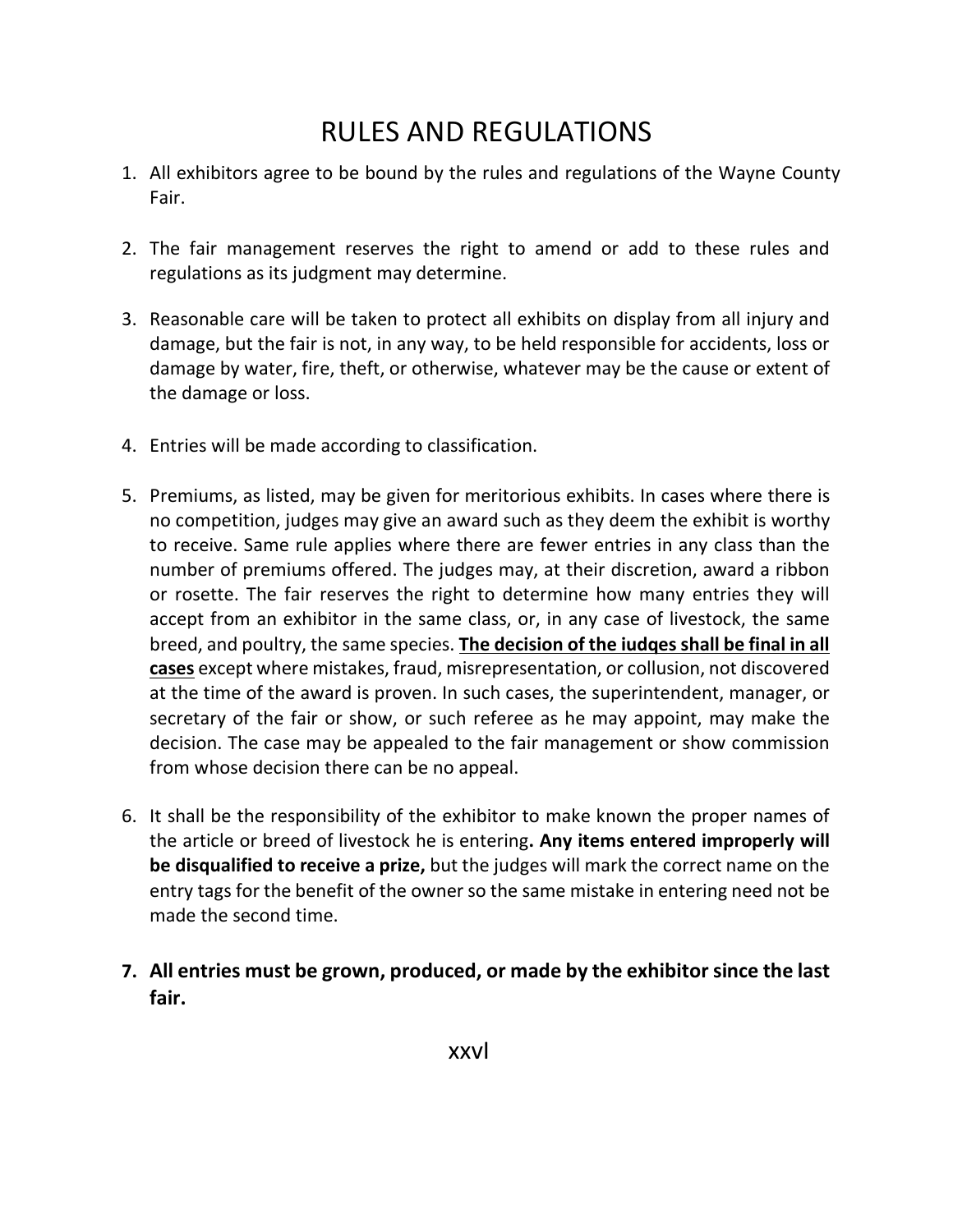- 8. Superintendents of the departments reserve the right of refusing to accept any entry. Furthermore, the superintendents reserve the right to bar from competition animals, vegetables, flowers, poultry, products, and manufactured products of decidedly inferior quality and those not possessing sufficient merit to warrant recognition.
- 9. The fair management may, at any time, order removal of any exhibit or part of exhibit in bad condition, and any article unfit to show may be excluded. Food products cannot be polluted with any substance or chemical that causes them to become poisonous and unfit to be used as food**. NO EXHIBIT MAY BE REMOVED AT ANY TIME BEFORE THE CLOSE OF THE FAIR EXCEPT BY THE CONSENT OF THE MANAGEMENT. ITEMS IN THE RED METAL BUILDING MAY BE PICKED UP SUNDAY, AUGUST 14, 2022 FROM 9AM UNTIL 12 NOON. \*Please make sure to keep all claim tags from the bottom of your entry tags, as you will need them to pick up your items.\***

**Any items not picked up will be collected by management and efforts will be attempted to return them to the owner at their discretion (i.e. perished items such as flowers, vegetables, baked goods will be disposed of but ribbons and containers from will be kept, etc.)**

- 10. Where award ribbons are stolen or destroyed, the exhibitor may receive a duplicate at the close of the fair or show which shall be supplied by the fair free of charge.
- 11. During the judging, buildings, except livestock arenas, are to be closed to everyone except fair officials, judges, Pennsylvania Fair Fund Officials, and necessary attendants. No exhibitor or his agent shall communicate with the judge during the time of determininq awards except to answer questions proposed by the iudqes. Any exhibitor interfering with the judges while making awards shall forfeit any premium to which he would otherwise be entitled.
- 12. All livestock offered for premiums must have been the property of owners thirty (30) days or longer. Livestock or poultry entered under a name other than the owner's shall be disqualified for premiums.

xxvll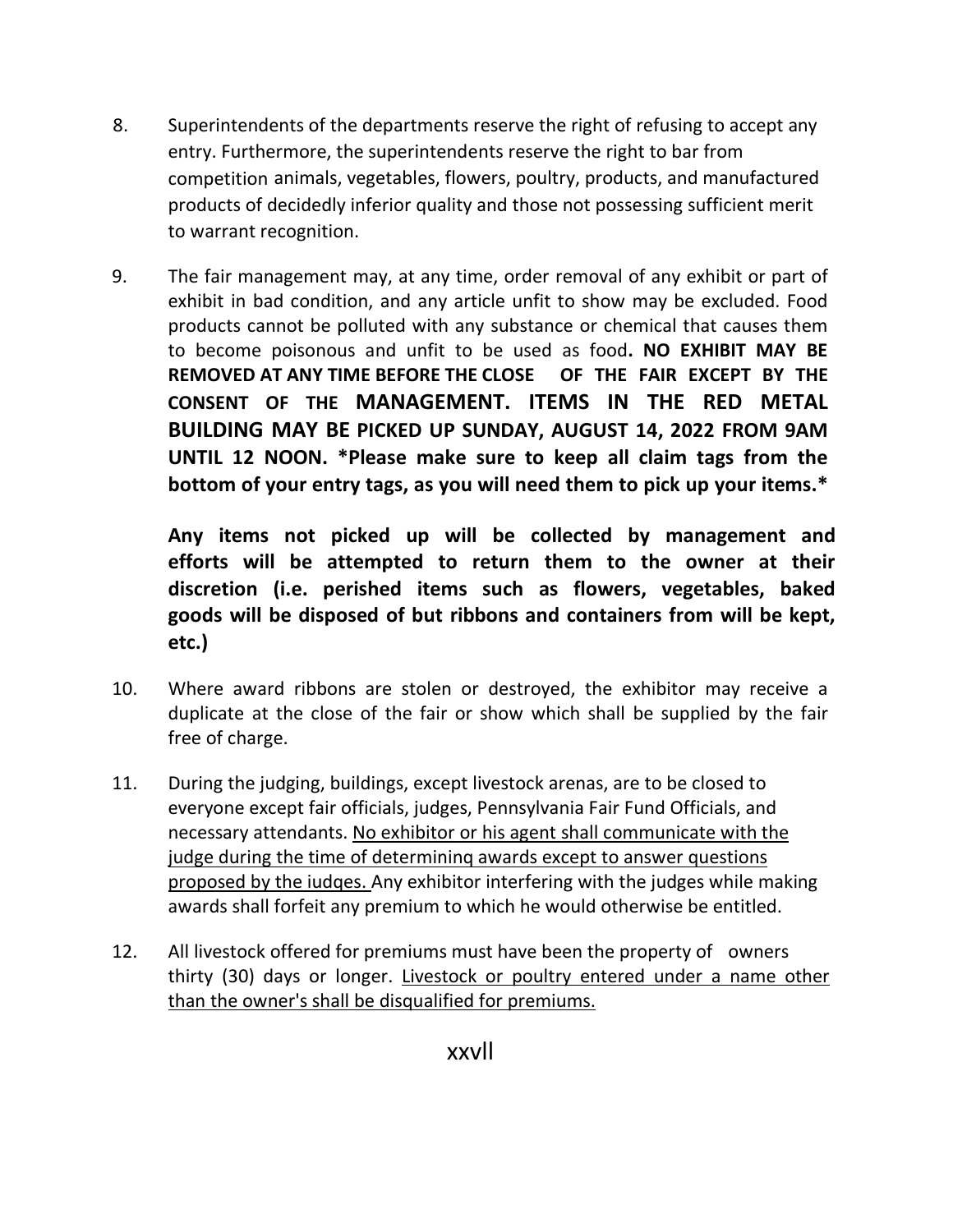- 13. The market animals should be weighed on the same set of scales under a qualified weigh master at the discretion of the fair.
- 14. Should any animal awarded a prize be disqualified, the animal gaining the lower prize shall move into the next higher position, if, in the opinion of the judges, the animals are worthy of such prizes.
- 15. Over fitting of cattle will be discriminated against. Any artificial means used to change the form or the shape of the animal will disqualify it from competition.
- 16. When on exhibition in the ring, each animal must be under halter or in charge of by the owner or employee. The fair will have standby attendants available during youth judging or showing; men designated if there is trouble with the animals.
- 17. The listed exhibitor must show own animal unless they have duplicate entries in the same class.
- 18. Joint ownership is considered to be as one owner in accordance with registration papers.
- 19. **INITIAL ENTRY FEE**  This will be charged **only once** for each exhibitor who is exhibiting in Departments 11, 12, 13, 14, 15, 16, 17, 18, 19, 20, 21 ,and 23, whether he/she is exhibiting in one department or in all of them. The initial **entry fee for 2022 is \$2.00.** There is no entry fee for 4-H & FFA — Department 10.
- 20. **All livestock and 4-H & FFA entries must be pre-registered by July 1, 2022. All entries in Departments 11, 12, 13, 14, 15, 16, 17, 18, 19, 20, 21 and 23 must be pre-registered by July 1, 2022.**
- 21. Entry for non-livestock (Departments 11, 12, 13, 14, 15, 16, 17, 18, 19, 20, 21 and 23) will be Wednesday, **August 3, 2022 from 1:00 PM til 7:00 PM.** See schedule for livestock entry days.
- 22. Only one item may be entered per class in Departments: 8 (eggs only), 11, 12, 13, 14, 15, 16, 17, 18, 19, 20, 21, and 23.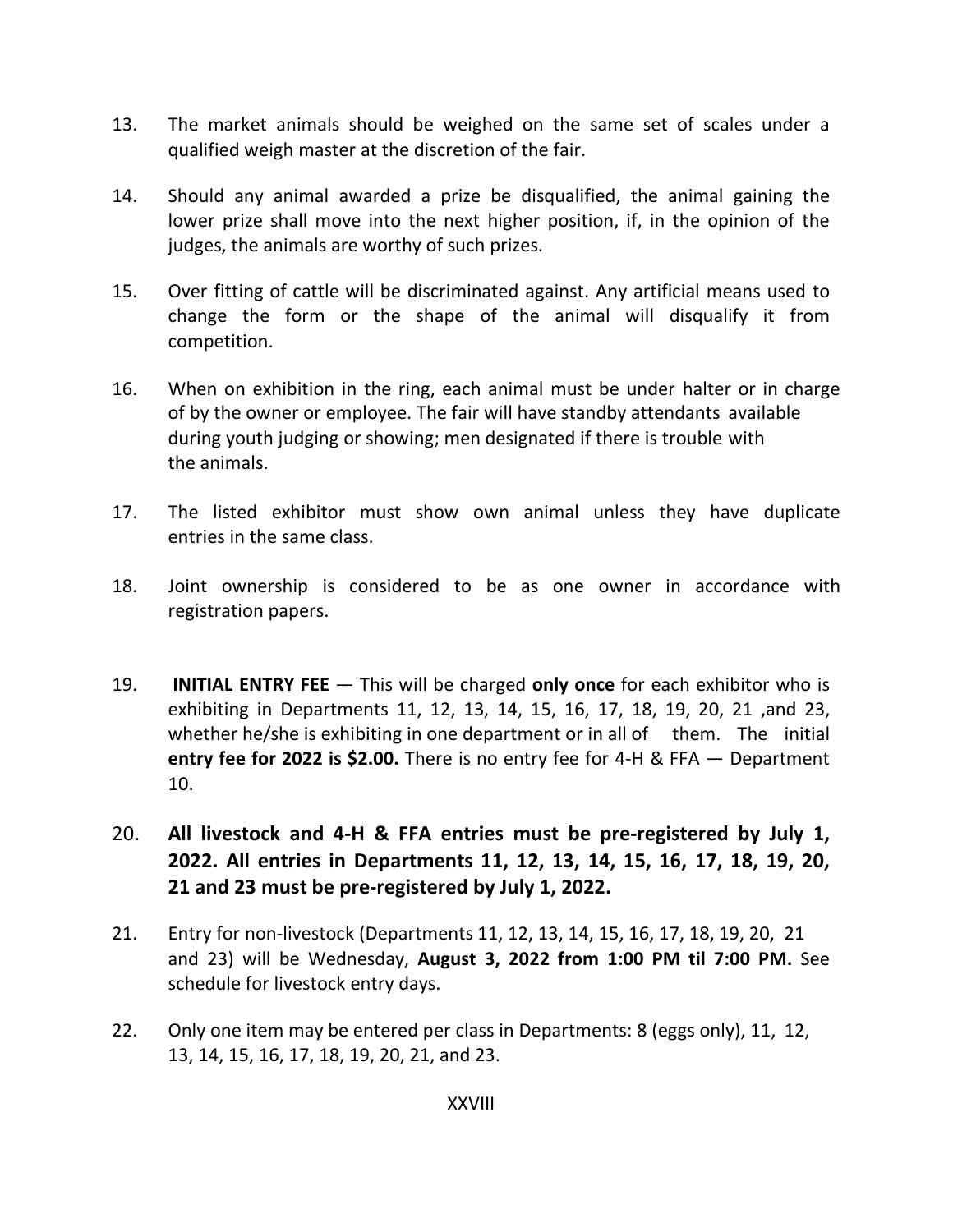- 23. **Entry tags for Red Metal Building Entries will be mailed to exhibitors.**
- 24. No names will be placed on the exhibits until after judging.

## **PLEASE CHECK EACH DEPARTMENT AND ANIMAL HEALTH REGULATIONS FOR MORE COMPLETE RULES**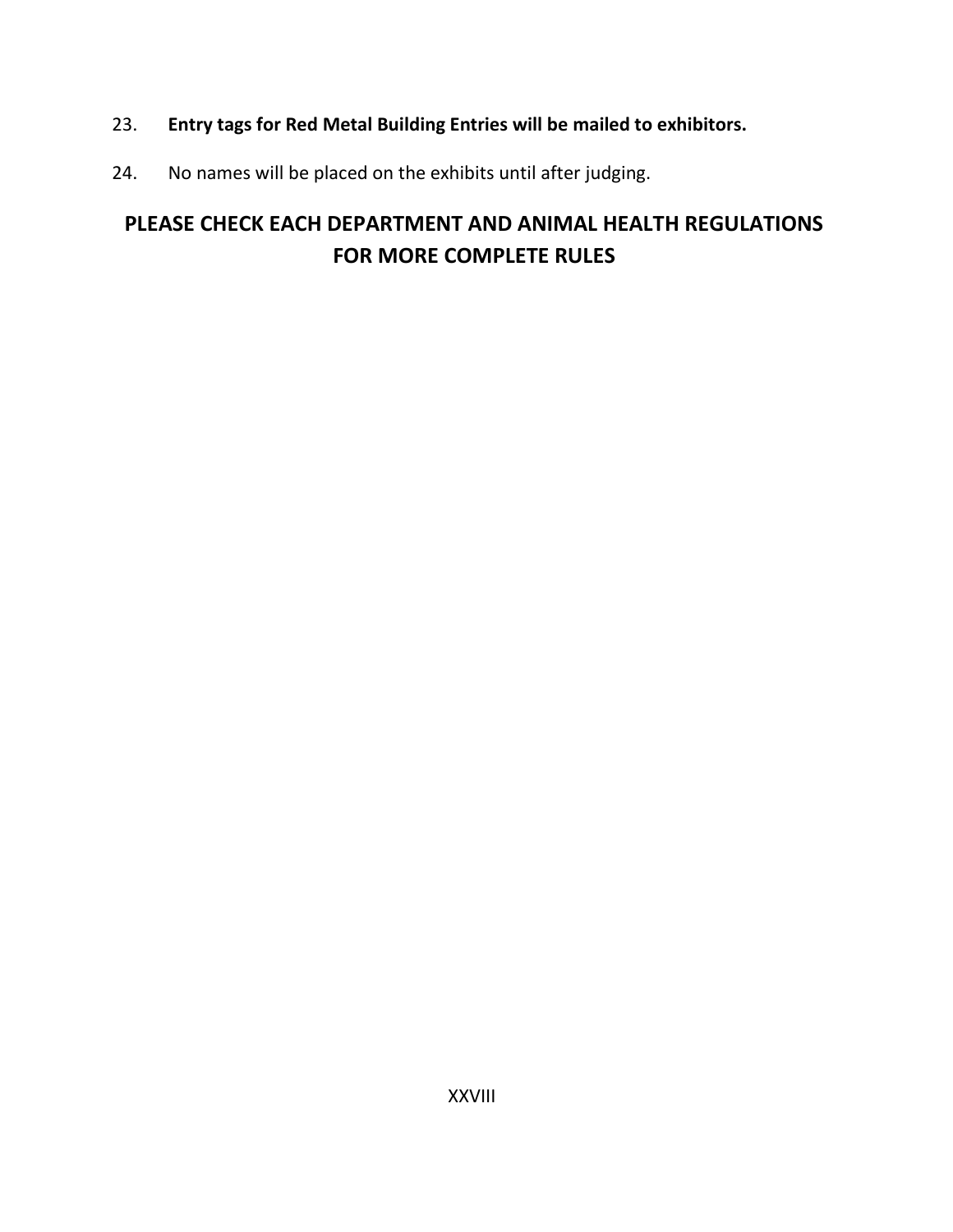## Guidelines for Care of Animals

1 . It is the responsibility of each exhibitor to care for animals in a manner that is responsible and ethical. Following are some guidelines for the treatment of animals exhibited at the show.

#### A**. Restraining Animals**

- l. Animals should be tied or penned in a manner that will not hurt the animal or restrict its breathing in any way.
- ll. Animals should be tied so that all four feet are firmly on the ground and they have enough room to stand comfortably and lie down.
- Ill. Animals should be tied so that they are not able to injure animals tied near them.

IV. Animals accustomed to each other should be penned together

**B. Handling** — Any type of rough handling which could harm the animal is prohibited. The use of whips, canes, and show sticks should be restricted to showing only and then be used only to guide the animals, not punish them. Remember, animals will respond quicker and better to quiet, gentle handling, than loud, rough handling.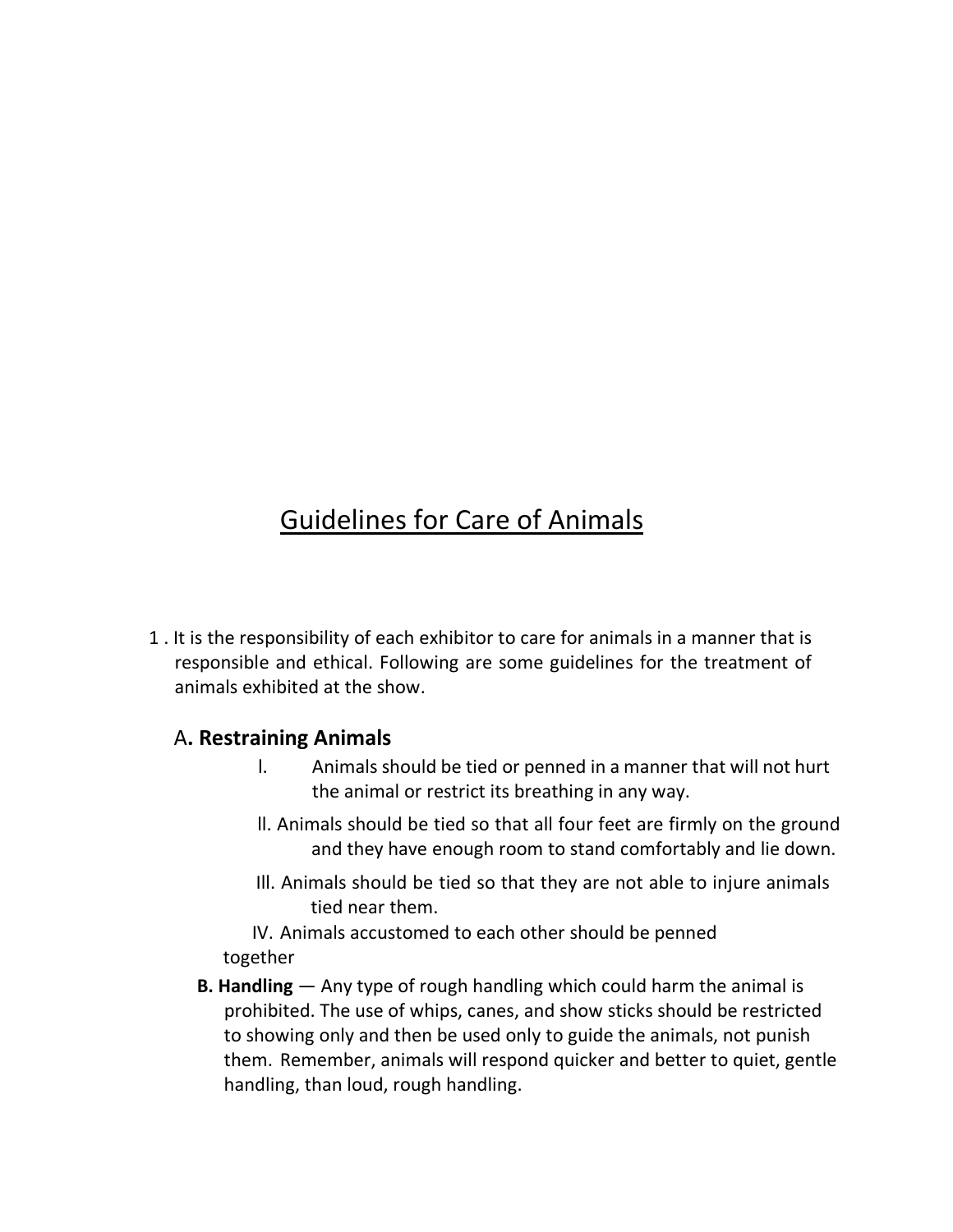- **C.** Bedding All animals should have bedding that is dry and clean. Pens should be cleaned regularly to keep the animals clean and comfortable. If nontraditional bedding such as carpeting is used, it should be regularly cleaned (at least twice daily) to keep the pen free from manure.
- **D.** Feeding & Water Animals should be well fed and have access to clean water regularly. Realizing that many market animals must have restricted amounts of feed to maintain proper weight, animals must be fed adequate amounts of feed to meet the animal's basic requirements. Animals not allowed reasonable access to feed and water will be disqualified from the show.
- **E.** Transportation Animals should be transported in a way that is both safe and considerate of the animal's well-being.
- **F.** Blanket/Sweat Collars Any type of material such as blankets or sweat collars should be large enough to permit normal body functions such as breathing, eating, drinking, or lying down.
- **G**. Health It is the responsibility of the exhibitor to provide proper health care for their animals through routine inspection and consultation with health care professionals. The improper or illegal use of drugs or antibiotics is prohibited. If medication is indicated, be sure to follow the label directions and allow more than the stated withdrawal time.

# IAFE (INTERNATIONAL ASSOCIATION OF FAIRS AND EXPOSITIONS)

## CODE OF SHOW RING ETHICS

Exhibitors of animals at livestock shows shall at all times deport themselves with honesty and good sportsmanship. Their conduct in this competitive environment shall always reflect the highest standards of honor and dignity to promote the advancement of agricultural education. This code applies to junior as well as open class exhibitors who compete in structured classes of competition. This code applies to all livestock offered in any event at a livestock show. In addition to the "IAFE Code of Show Ring Ethics", fairs and livestock shows may have rules and regulations which they impose on local, county, state, provincial and national levels.

All youth leaders working with junior exhibitors are under an affirmative responsibility to do more than avoid improper conduct or questionable acts. Their moral values must be so certain and positive that those younger and more pliable will be influenced by their fine example. Owners, exhibitors, fitters, trainers, and absolutely responsible persons who violate the code of ethics will forfeit premiums, awards, and auction proceeds and shall be prohibited from future exhibition in accordance with the rules adopted by the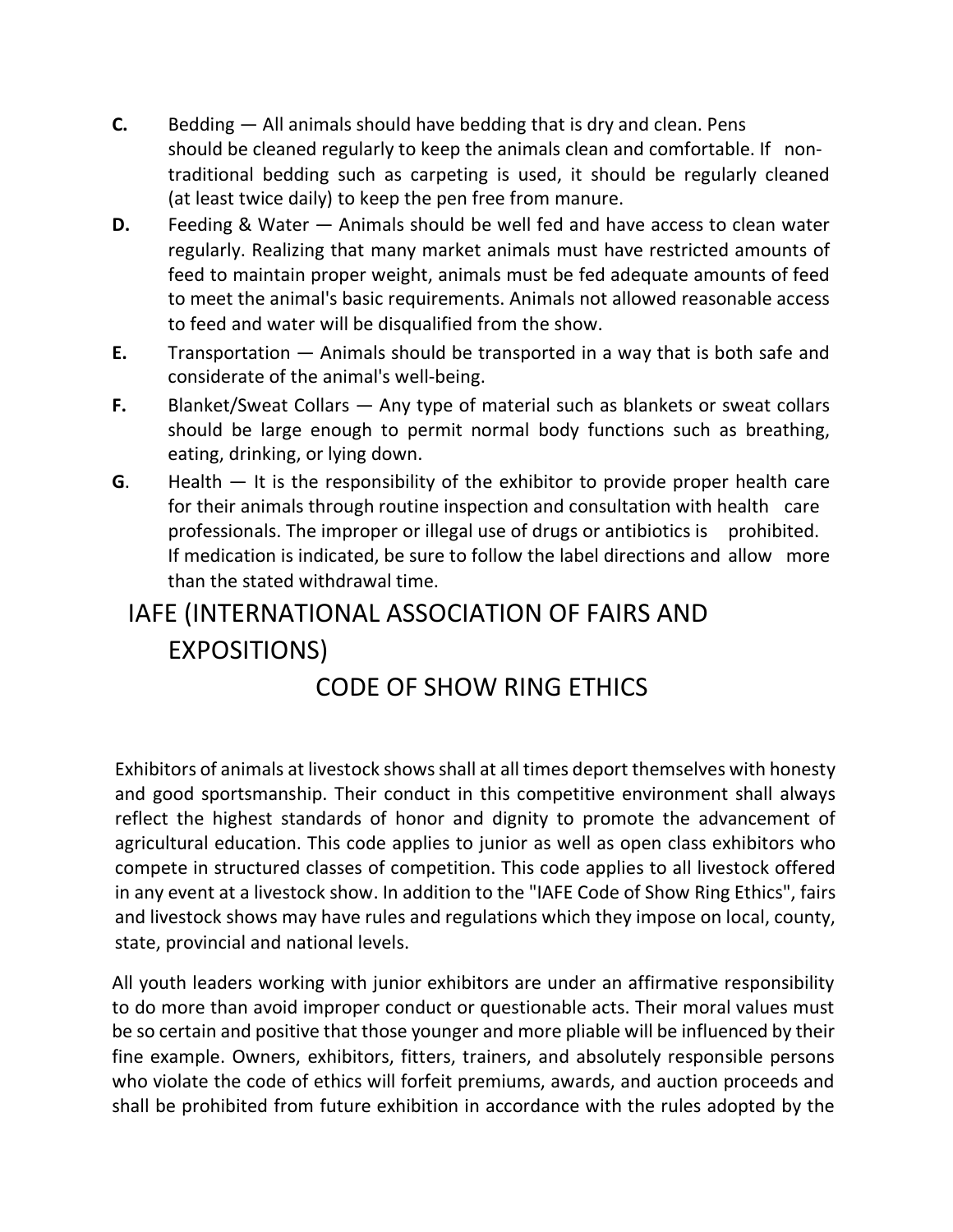respective fairs and livestock shows. Exhibitors who violate this code of ethics demean the integrity of all livestock exhibitors and should be prohibited from competition at all livestock shows in the United States and Canada.

The following is a list of guidelines for all exhibitors and all livestock in competitive

- 1. All exhibitors must present, upon request, of fair and livestock show officials, proof of ownership, length of ownership, and age of all animals entered. Misrepresentation of ownership, age, or any facts relating thereto is prohibited.
- 2. Owners, exhibitors, fitters, trainers, or absolutely responsible persons shall provide animal health certificates from licensed veterinarians upon request by fair or livestock show officials.
- 3. Junior exhibitors are expected to care for and groom their animals while at fairs or livestock shows.
- 4. Animals shall be presented to show events where they will enter the food chain free of violative drug residues. The act of entering an animal in a livestock show is the giving of, consent by the owner, exhibitor, fitter, trainer and/or absolutely responsible person for show management to obtain any specimens of urine, saliva, blood, or other substances from the animal to be used in testing. Animals not entered in an event which culminates with the animal entering the food chain shall not be administered drugs other than in accordance with applicable federal,

xxx

state, and provincial statutes, regulations, and rules. Livestock shall not be exhibited if the drugs administered in accordance with federal, state, and provincial statutes, regulations, and rules affect the animal's performance or appearance at the event.

If the laboratory report on the analysis of saliva, urine, blood, or other sample taken from livestock indicates the presence of forbidden drugs or medication, this shall be prima facie evidence such substance has been administered to the animal either internally or externally. It is presumed that the sample of urine, saliva, blood, or other substance tested by the laboratory, to which it is sent, is the one taken from the animal in question, its integrity is preserved and all procedures of said collection and preservation, transfer to the laboratory and analysis of the sample are correct and accurate and the report received from the laboratory pertains to the sample taken from the animal in question and correctly reflects the condition of the animal at the time the sample was taken, with the burden on the owner, exhibitor, fitter, trainer, or absolutely responsible person to prove otherwise.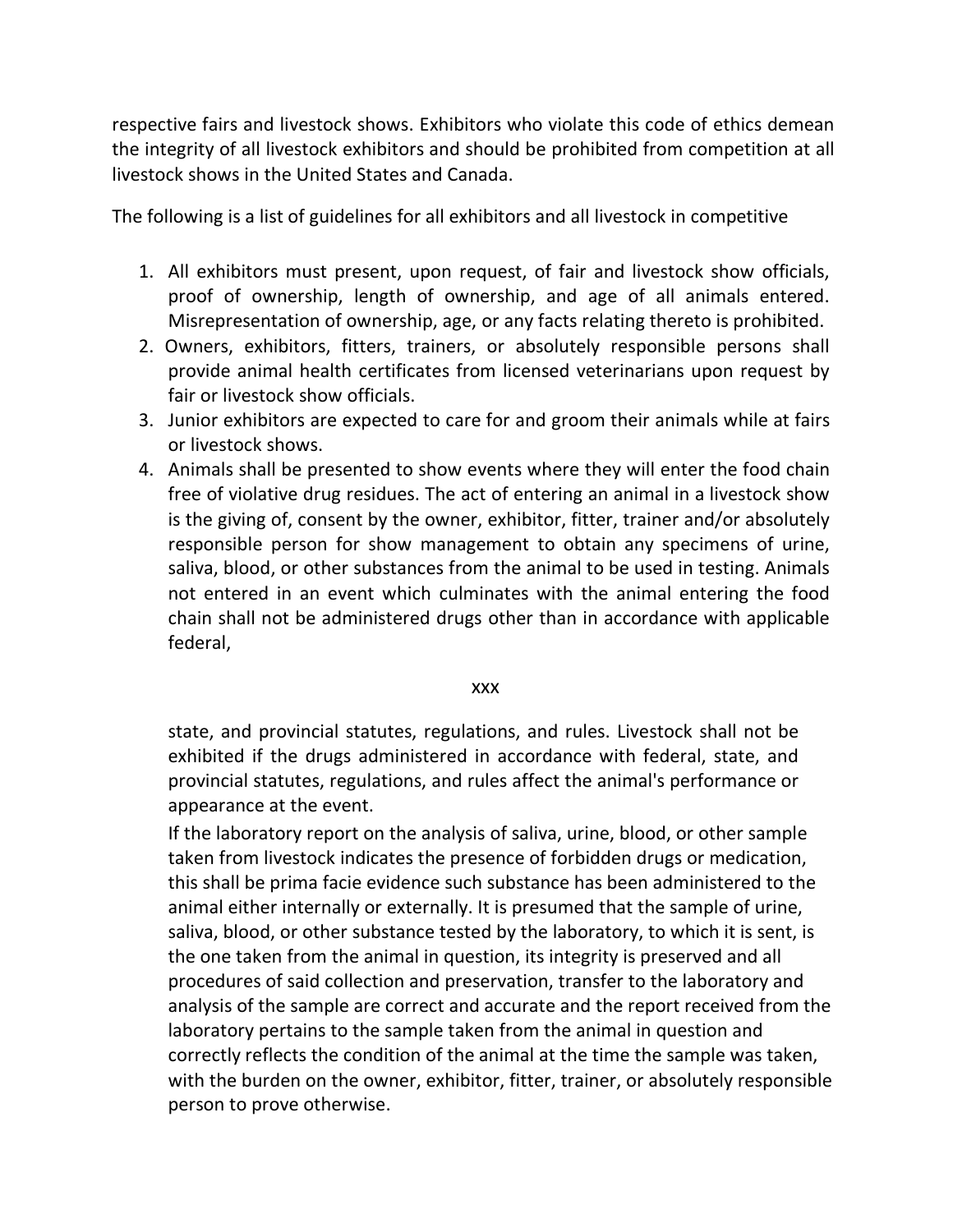At any time after an animal arrives on the fair or livestock show premises, all treatments involving the use of drugs and/or medications for the sole purpose of protecting the health of the animal shall be administered by a licensed veterinarian.

- 5. Any surgical procedure or injection of any foreign substance or drug or the external application of any substance (irritant, counterirritant, or similar substance) which could affect the animal's performance or alter its natural contour, confirmation, or appearance, except external applications of substances to the hoofs or horns of animals which affect appearance only and except for surgical procedures performed by a duly licensed veterinarian for the sole purpose of protecting the health of the animal, is prohibited.
- 6. The use of showing and/or handling practices or devices such as striking animals to cause swelling, using electrical contrivance, or other similar practices are not acceptable and are prohibited.
- 7. Direct criticism or interference with the judge, fair, or livestock show management, other exhibitors, breed representatives, or show officials before, during, or after the competitive event is prohibited. In the furtherance of their official duty, all judges, fair, and livestock show management, or other show officials shall be treated with courtesy, cooperation, and respect and not person shall direct abusive or threatening conduct toward them.
- 8. No owner, exhibitor, fitter, trainer, or absolutely responsible person shall conspire with another person or persons to intentionally violate this code of ethics or knowingly contribute or cooperate with another person or persons either by affirmative action or inaction to violate this code of ethics. Violation of this rule shall subject such individual to disciplinary action.

9. The application of this code of ethics provides for absolute responsibility for an animal's condition by an owner, exhibitor, fitter, trainer, or participant whether or not he or she was actually instrumental in or have actual knowledge of the treatment of the animal in contravention of this code of ethics.

10. The act of entering an animal is the giving of consent by the owner,

exhibitor, fitter, trainer, or absolutely responsible person to have disciplinary action taken by the fair or livestock show for violation of the Code of Show Ring Ethics and any other rules of competition of the fair or livestock show without recourse against the fair or livestock show. The act of entering an animal is the giving of consent that any proceedings or disciplinary action taken by the fair or livestock show may be published with the name of the violator or violators in any publication of the International Association of Fairs and Expositions, including Fairs and Expos and any special notices to members.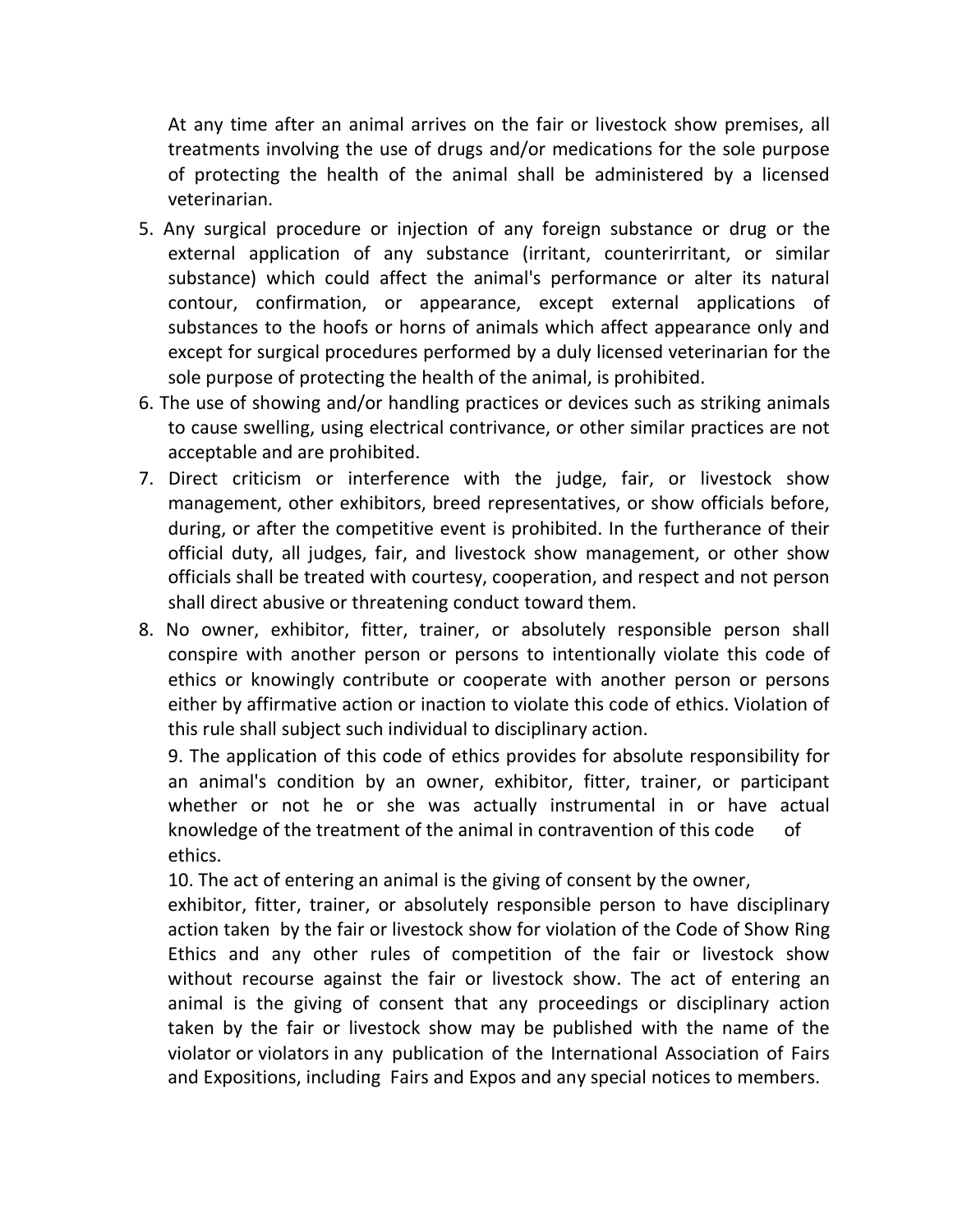11. The act of entering an animal in a fair or livestock show is the giving of verification by the owner, exhibitor, fitter, trainer, or absolutely responsible person that he or she has read the IAFE Code of Show Ring Ethics and understands the consequences of and penalties provided for actions prohibited by the code. It is further a consent that any action which contravenes these rules and is also in violation of federal, state, or provincial statutes, regulations, or rules may be released to appropriate law enforcement authorities with jurisdiction over such infractions.

## **THE PUREBRED DAIRY CATTLE ASSOCIATION SHOW RING CODE OF ETHICS**

The Purebred Dairy Cattle Association endorses this code of ethics in all breed shows and will give full cooperative support to the judges and respective national breed associations to keep show procedures within these guidelines. It is recognized that there are certain practices in the proper care and management of dairy cattle that are necessary in the course of moving dairy cattle to and between shows that are advisable to keep them in a sound, healthy condition so they might be presented in the show ring in a natural, normal condition.

Conversely, the following practices or procedures are considered unacceptable in the showing of cattle.

The following practices or procedures are considered fraudulent or unethical and will be reported to the respective breed associations and show management and can result in animals or exhibitors being barred from showing in the respective breed shows:

(1) Misrepresenting the age and/or milk status of the animal for the class in which it is shown.

(2) Treating the animal, particularly the udder, internally or externally, with an irritant or counter-irritant, or substance to artificially improve the conformation.

(3) Surgery or insertion of foreign material under the skin or into the body cavities performed to change the natural contour or appearance of the animal's body though not to preclude practices required or involved in normal management.

(4) Criticizing or interfering with the judge, show management or other exhibitors while in the show ring or other conduct detrimental to the breed of the show.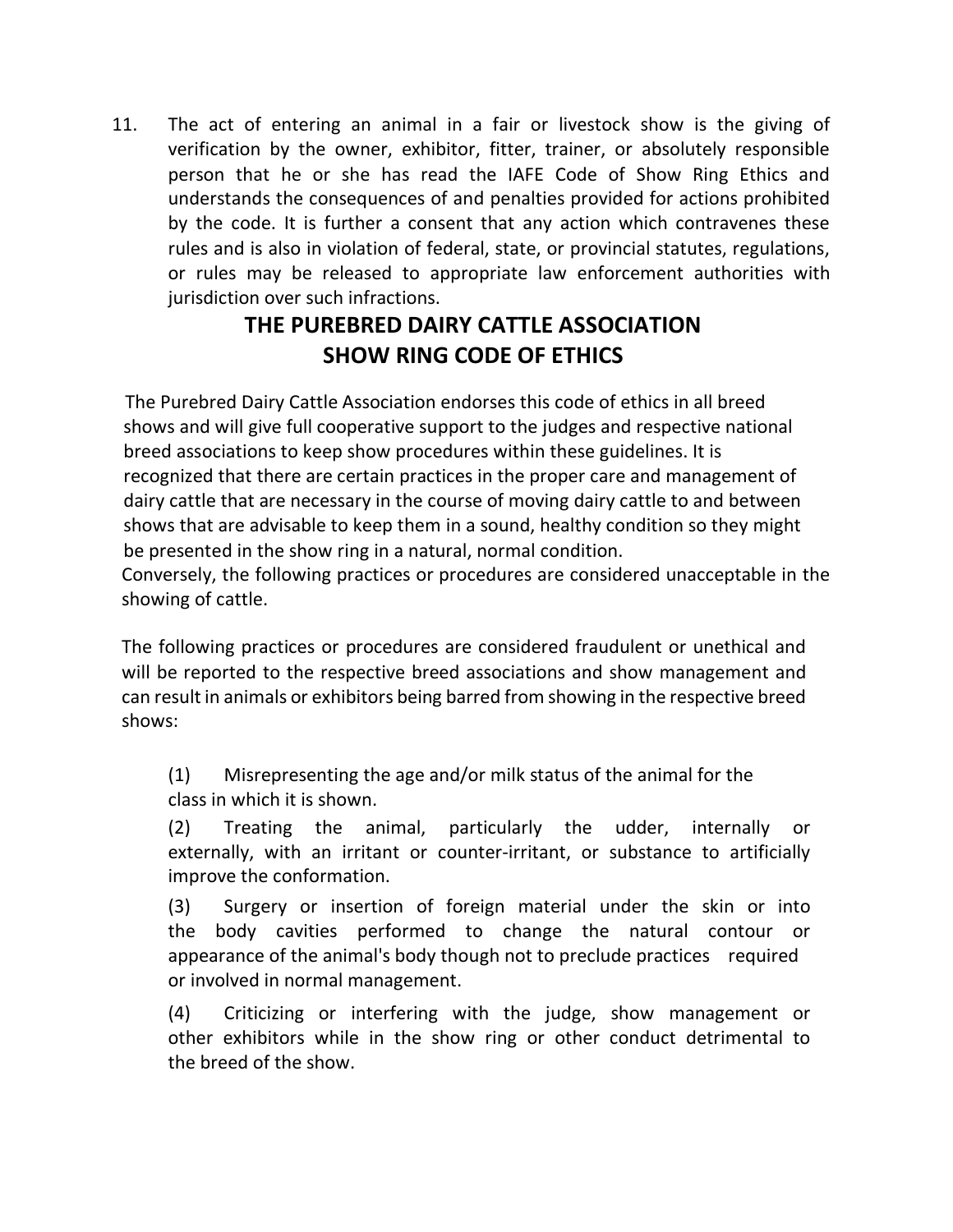(5) Challenging, threatening, or interfering with an ethics committee appointed by show management to monitor the animals on exhibit on the show grounds.

The following violation is defined as an unethical practice that detracts from the show ring and will be given slight to serious discrimination. Exhibitors will be asked to undo or remove the manipulation before entering the show ring or the judge may give the animal discrimination in class by lowering the animal's rank:

> (1) Setting teats or manipulating a teat to alter its normal position as to unnaturally hold it plumb or alter its length is an unacceptable practice.

The following practices and procedures are considered to detract from the image of the show ring when carried to excess and will be give slight to moderate discrimination in placing animals within class:

- (1) Excessive manipulation of hair.
- (2) Use of artificial hair except for false swatches.
- (3) Unsportsmanlike conduct on the part of showmen.
- (4) Improper fitting practices such as over fitting and over bagging.
- (5) Mistreatment of animal.

Violations of these policies are subject to disqualification and/or disciplinary provisions of the appropriate dairy breed association and/or show management.

### **DAIRY CATTLE BREED ASSOCIATION REQUIREMENTS**

All animals must have registration certificates issued by one of the following breed associations: American Guernsey Association, American Jersey Cattle Club, American Milking Shorthorn Society, Ayrshire Breeders Association, Brown Swiss Cattle Breeders Association, Holstein Association of America, or Red and White Dairy Cattle Association.

#### **Jerseys**

Animals must be registered in the herd register of the AJCA. Animals are eligible when recorded by the American Jersey Cattle Association with **herd registry** status or with Generation Count 4 or greater status. Gold-bordered certificates of identification will be issued to animals recorded at Generation Counts 1, 2, and 3 and are NOT eligible to show. Generation Count 4, 5, and 6 animals are issued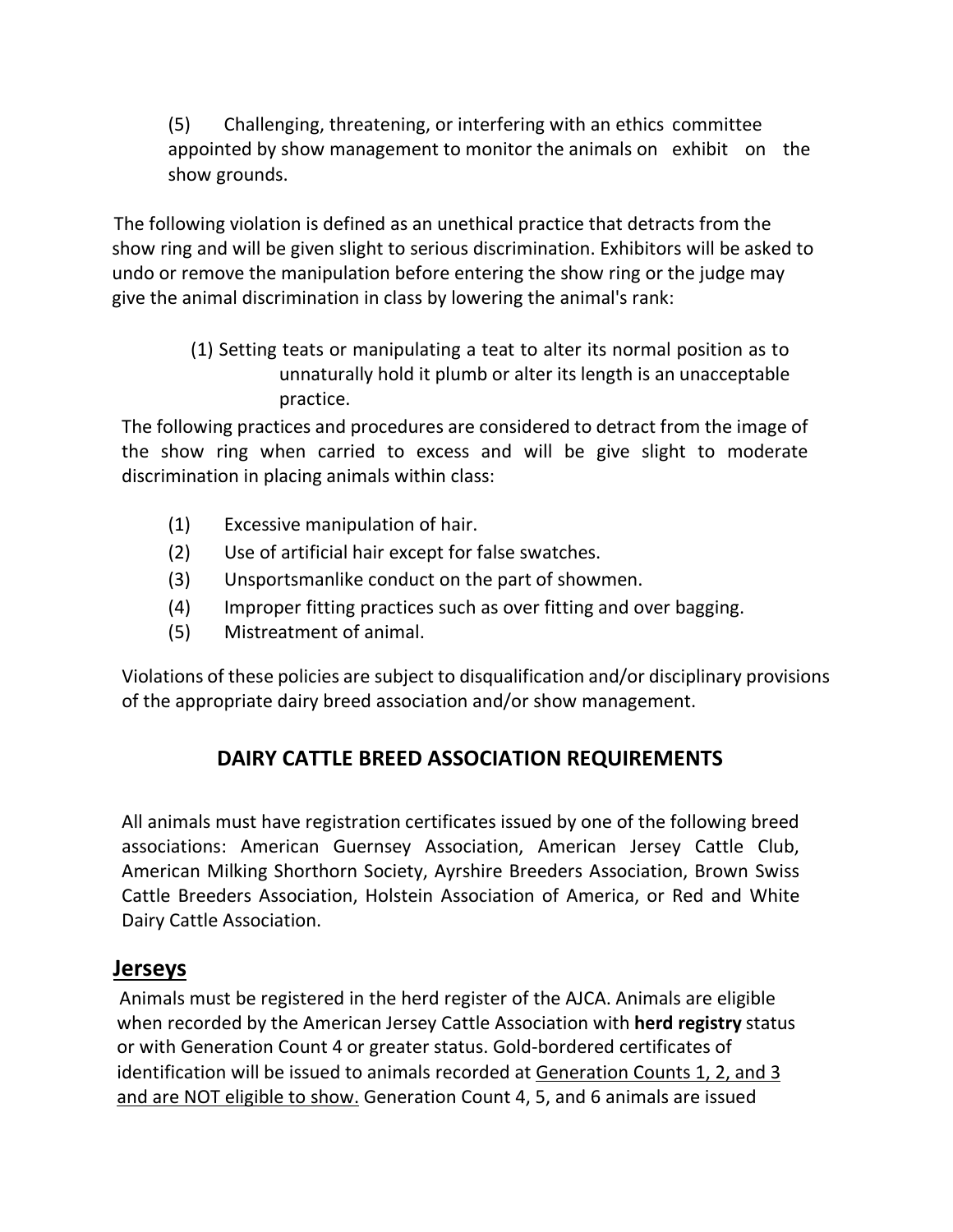green-bordered certificates of registration and are eligible. Green certificate with no prefixes are eligible, but green certificates with GR prefix are NOT eligible. Blue certificates with J4, J5, and J6 are eligible, but blue certificates with Jl, J2, and J3 are NOT eligible. Former Original Animals (OA) and Provisional Registry (PR) animals were replaced by Generatiom Count 1 and 2 and are NOT eligible. Generation Count 3 replaced former GR and J3 prefixes, and these are NOT eligible. Replacement certificates indicating Generation Count can be ordered upon request for previously registered animals through AJCA (614-861-3636 or records@usjersey.com) free of charge. The following site explains Generation Count and show eligibility: [https://www.usjersey.com/PortaIs/O/AJCA/2\\_Docs/AnimaIApplications](https://www.usjersey.com/PortaIs/O/AJCA/2_Docs/AnimaIApplications/GC-Shows.pdf) [/GC-Shows.pdf](https://www.usjersey.com/PortaIs/O/AJCA/2_Docs/AnimaIApplications/GC-Shows.pdf)

#### **Ayrshires**

Ayrshires must be 87% purebred Ayrshire on the registration certificate as verified by the Ayrshire Breeders Association.

#### **Guernseys**

Registered Guernsey females and females in Step 4 of the Genetic Recovery program are eligible. Step 4 females have the GR prefix in their name. No other prefixes are eligible.

#### **Holsteins**

Any animal identified with Holstein Association, USA, Inc., that is 87% or higher Registered Holstein Ancestry (RHA) is eligible.

#### **Red and White Dairy Cattle Association**

These animals must **be true red** in hair color. Registration papers and/or a certificate of identification (CID) from Holstein Association USA are acceptable.

xxxv

Other registration papers accepted will be from RWDCA, Holstein Association USA showing the suffix "RED". Red & White animals must carry 87% dairy bloodlines as designated by RWDCA guidelines. Dairy bloodlines include: Ayrshire, Brown Swiss, Guernsey, Holstein (Black & White and Red & White), Jersey, Milking Shorthorn, Angler, Swedish Red, Aussie Red, Lineback, and Rouge Flammande.

#### **Brown Swiss**

Animals with standard registry Brown Swiss certificate (white with green border) are eligible. Step Il IE Identity Enrollment animals which have a green certificate with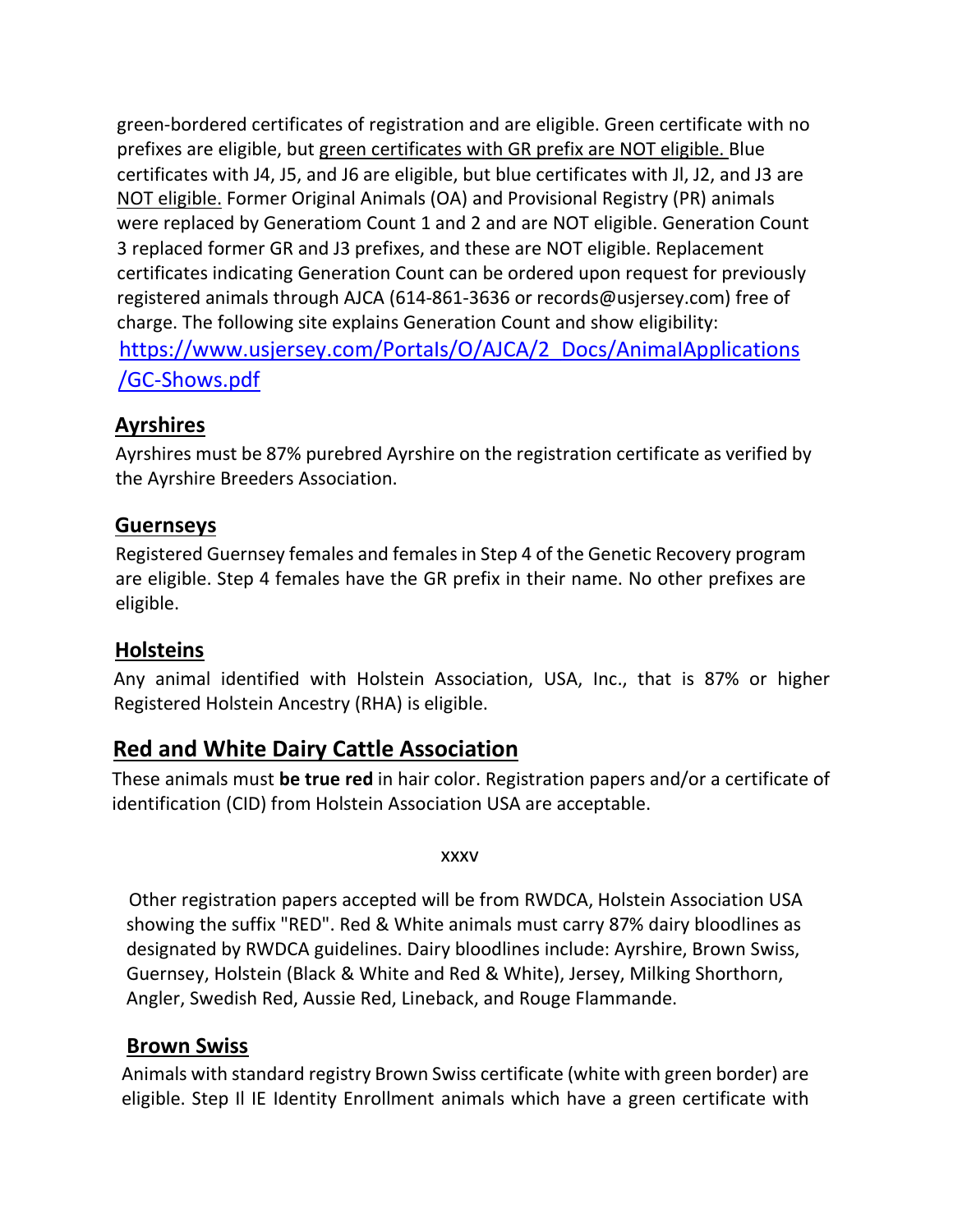black border are also eligible. Animals with other colored certificates are not eligible for show.

#### **Milkinq Shorthorns**

Cattle must have a white Milking Shorthorn Registry Certificate that does not contain the words "Not eligible to show". This is a full herdbook, 6 digit certificate. Yellow certificates are not eligible to show. Tattoo numbers must correspond with registry certificates. Animals must have a base hair color of red, white, or roan according to American Milking Shorthorn Society's hair color regulations and cannot have black hair unless cleared by the AMSS Executive Secretary.

**Canadian registry certificates will not be accepted except when they are registered with the appropriate U.S. breed association.**

**\*FOR 4-H & FFA DAIRY Animals must show in the same breed show at their qualifying district show and at the PA Junior Dairy Show. An animal may only show in one breed show at district shows and the PA Junior Dairy Show**.

XXXVI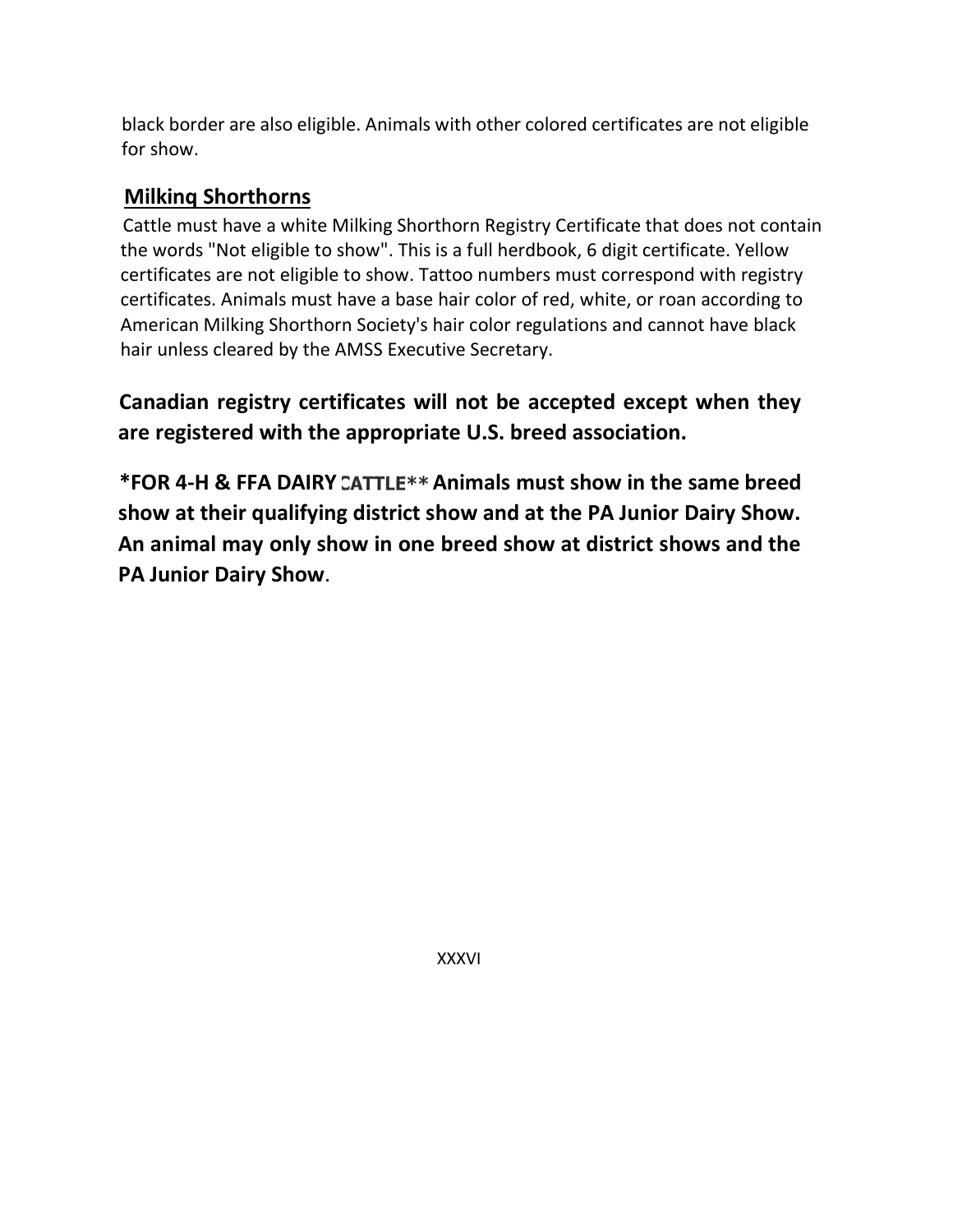#### **STANDARDS FOR JUDGING SHOWMANSHIP**

#### **A. APPEARANCE OF ANIMAL - 30 POINTS**

#### **1. Cleanliness** — **10 points**

The best fitted animals are always extremely clean. Hair and switch must be completely clean and free of stains.

#### **2. Grooming — 10 points**

Hair properly groomed and hide soft and pliable. Hair dresser and powder should not be used in excess. Excessive manipulation of hair is undesirable; however, top lines may be blow dried and hair spray used to straighten top lines.

#### **3. Clipping — 5 points**

Final clipping should be done just before the show. Clipped and unclipped areas should be smoothly blended so clipper lines do not show. Head, neck, ears, tail, udder (for cows), and elsewhere clipped as needed. Front and rear legs should be clipped to give the appearance of greater flatness of bone and to remove stains. Withers are clipped to a sharp point to improve angularity. Body clipping is acceptable, but additional credit should not be give for professional clipping. Belly and udder should not be clipped on heifers that have not freshened and are not springing close.

#### **4. Condition and thriftiness, showing normal growth, being neither too fat of too thin — 5 points**

#### **B. APPEARANCE OF EXHIBITOR - 10 POINTS**

Clothes and person should be neat and clean. An all-white uniform is required. The show harness or hat with entry number displayed will be considered part of the uniform and must be displayed while in the show ring. Durable, protective shoes are recommended. Uniforms bearing farm names or advertising will not be acceptable in the show ring.

#### **C. SHOWING THE ANIMAL - 60 POINTS**

xxxvll

#### **1. Leading — 25 points**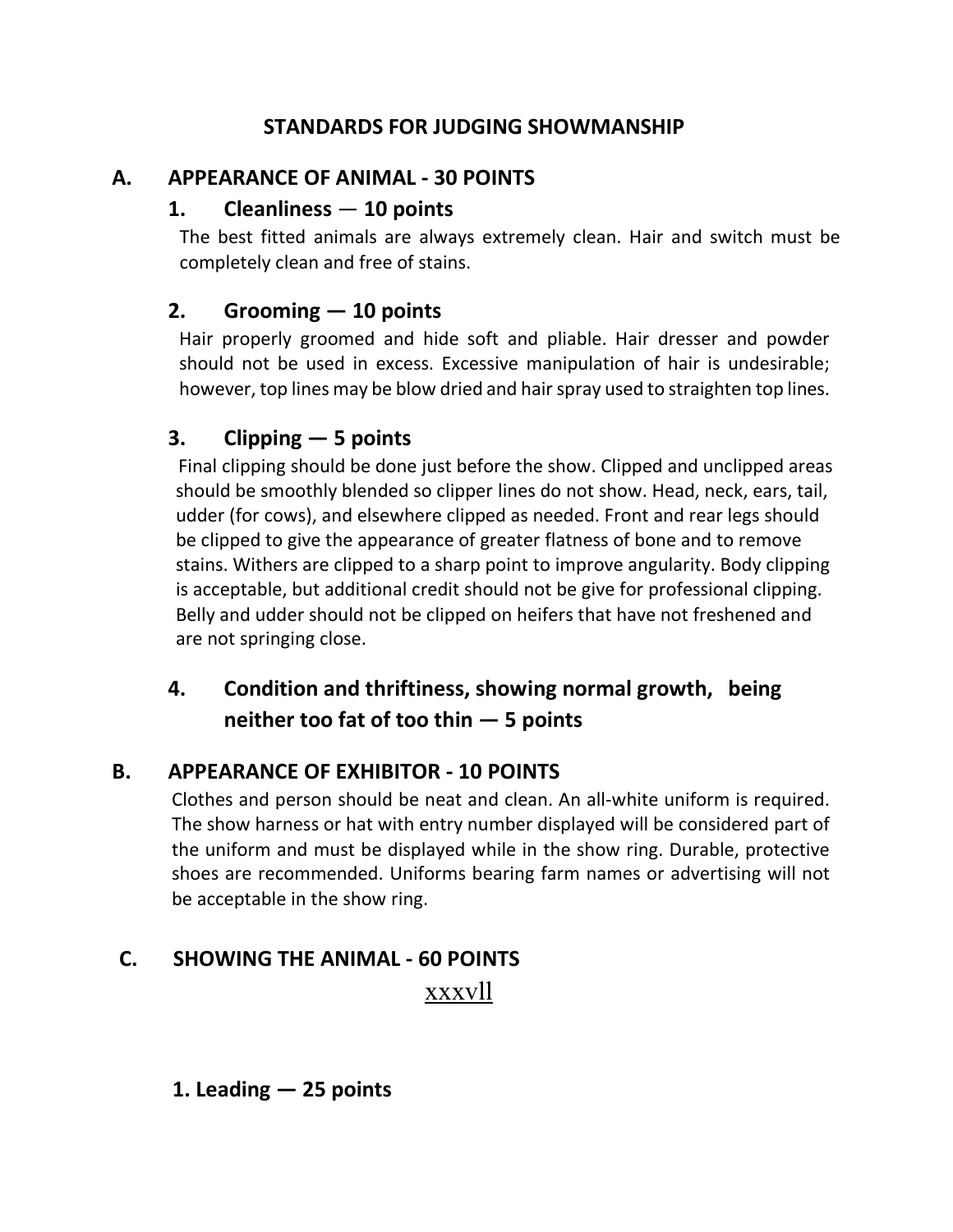- a. Enter leading the animal at a normal walk around the ring in a clockwise direction, walking opposite the head on the left side, holding lead strap with the right hand quite close to the halter with the strap neatly but naturally (not coiled) gathered in one or both hands. Holding close to the halter or with the hand inside the halter ensure a more secure control of the animal.
- b. Animal should lead readily and respond quickly to the exhibitor. It is the responsibility of the exhibitor to respond quickly with the animal to the signs given by the judge.
- c. The halter should be of the right type for showing dairy cattle, fitting properly and placed correctly on the animal. Nose band should fit across the bridge of the nose midway between the eyes and the muzzle. A leather halter with leather or chain lead is preferred.
- d. As the judge studies your animal, the preferred method of leading is walking slowly facing the animal and holding the lead strap in the left hand with the remainder of it neatly, but naturally gathered in one or both hands. At all other times walk facing forward at a quicker pace. When given the signal to pull into line, move quickly to that position in the ring.
- Lead at a comfortable pace with the animal's head held high enough for impressive style, attractive carriage, and graceful walk. Never allow a large gap to occur between your animal and the one ahead of you. Do not crowd the exhibitor ahead of you nor lead in front of that animal so that it cannot be seen by the judge.

#### **2. Posing — 15 Points**

- a. When posing, stay on the animal's left side and stand faced at an angle to her in a position far enough away to see the stance of her feet and top line.
- b. Pose animal with her feet squarely placed. The hind leg nearest the judge is posed slightly behind the other one when showing heifers.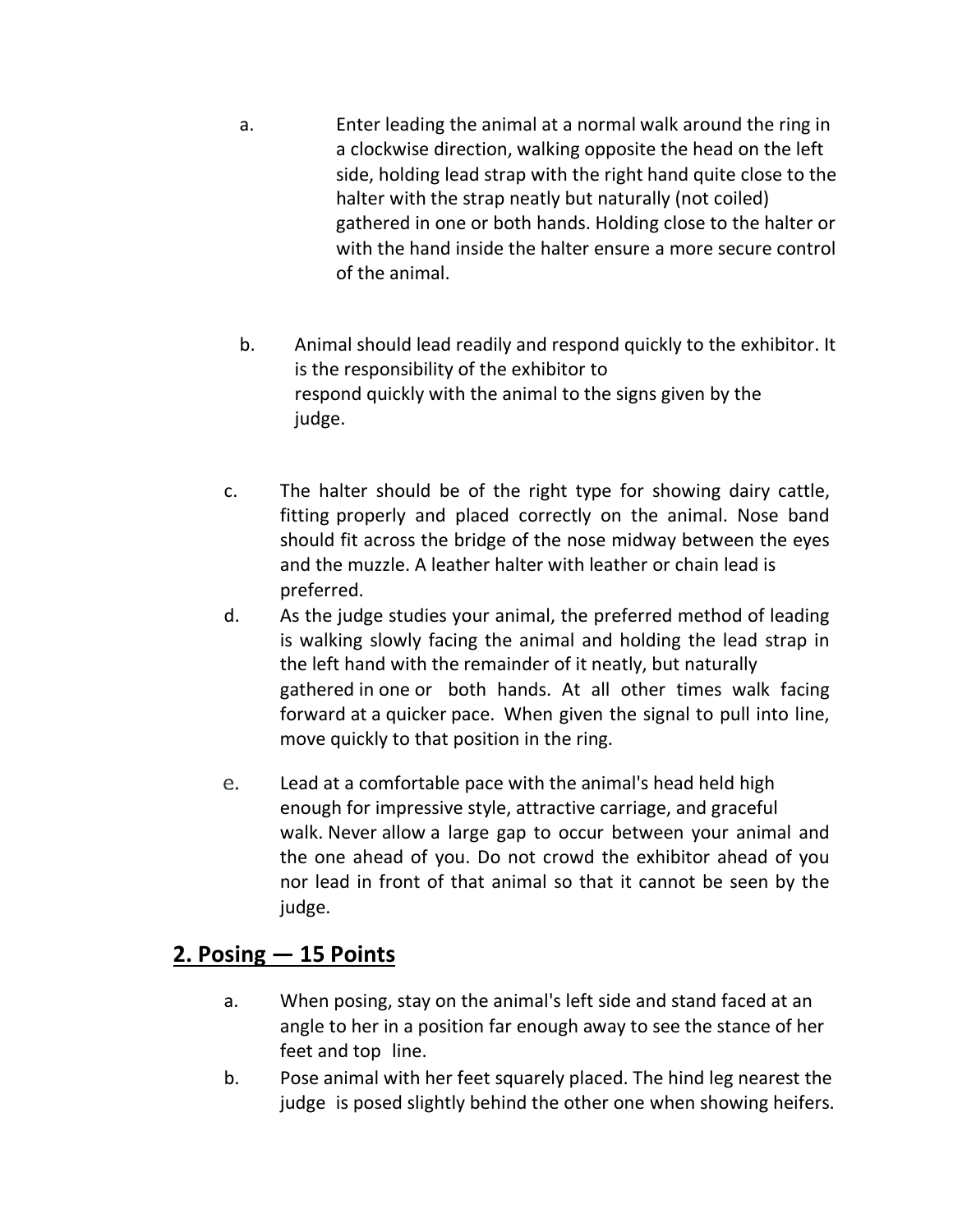The hind leg nearest the judge should be far enough ahead to allow the judge to see both the fore and rear udder when exhibiting cows.

- c. Animal should be trained so the exhibitor can move it quickly and easily into the correct pose. The position of the rear legs should be reversed when the judge moves around to view the animal from the other side. Do not over show. When judge is observing animal, let it stand when posed reasonable well.
- d. Face animal uphill if possible with front feet on slight incline.
- Always move quickly into line when given the signal by a judge. Neither crowd the exhibitor next to you no leave enough space for another animal when you lead into a sideby-side position.
- Animal may be backed out of line when the judge requests that its placing be changed. Move animal back by exerting pressure on the shoulder point with the thumb and finger of the right hand while pushing back with the halter. Many prefer to lead animal forward and around the end of line or back through the line. Do not lead animal between judge and animal being observed. To move animal ahead, pull gently on the lead strap.
	- g. Do most of the showing with the halter lead strap and avoid stepping on animal's hind feet to move them.

#### **3. Show animal to best advantage — 10 points**

- a. Quickly recognize the conformation faults of the animal you are leading and show her to overcome them. You may be asked to exchange with another exhibitor and show a different animal.
- b. For the judge to evaluate the animal properly, it is vital that the exhibitor know basic information such as birth date, fresh date, breeding date, and due date. Knowledge of this information will help show the animal to its best advantage.

#### xxxvlll

#### **4. Poise, alertness, and attitude — 10 points**